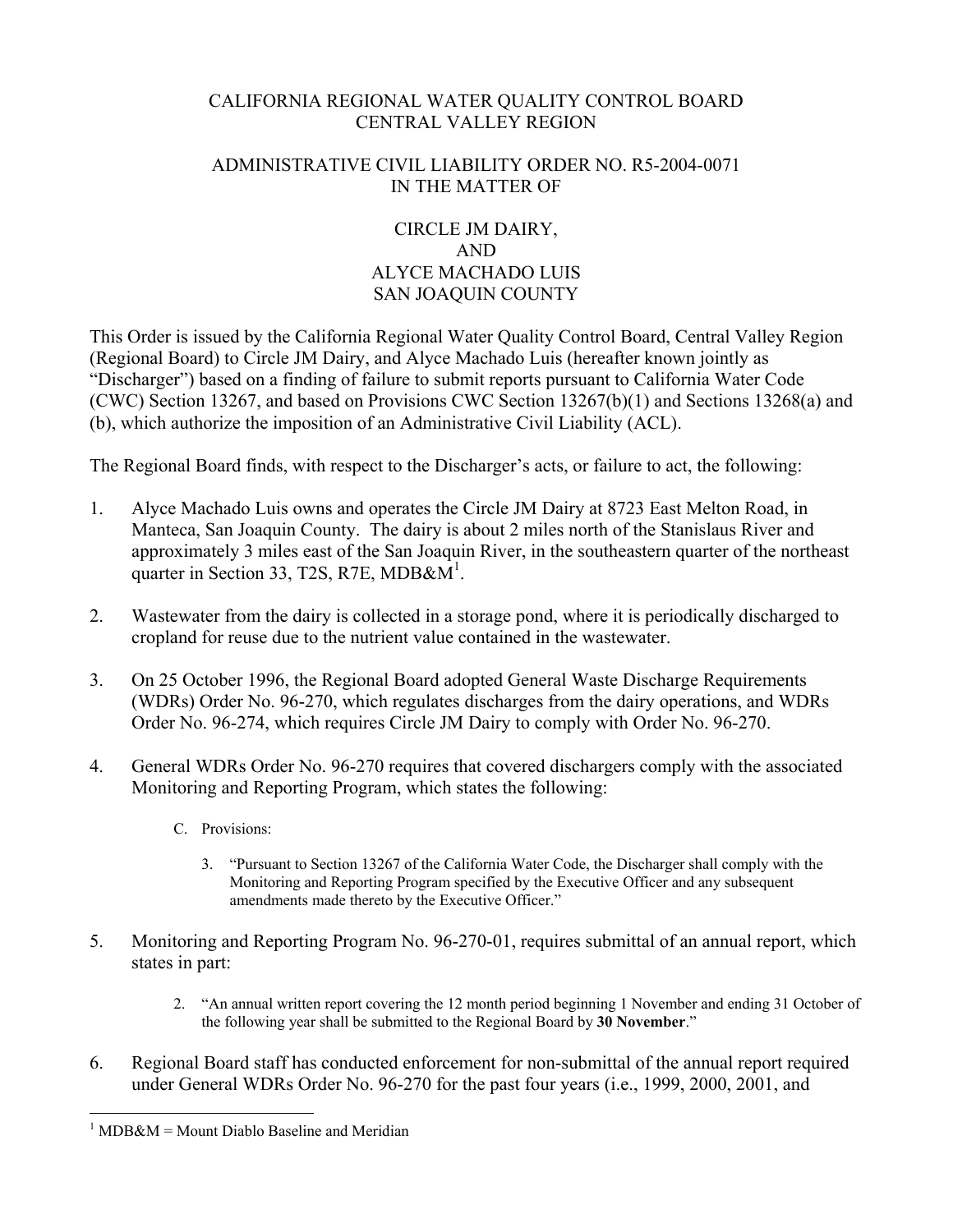2002). The Circle JM Dairy submitted their 1999 Annual Report two days after the 30 November due date but only after staff issued a Notice of Violation (NOV) for failure to submit their 1998 Annual Report, and reminding the discharger that the 1999 Annual Report was due on 30 November 1999. The 2000 Annual Report was not submitted despite issuance of a NOV by Regional Board staff. Two enforcement actions, a NOV and a 13267-letter were issued prior to receipt of the 2001 Annual Report, which was over 11 months late. No enforcement action was taken for the 2002 Annual Report because it was submitted prior to the 30 November due date.

- 7. On December 26, 2003, staff of the Regional Board issued a letter to the owners and operators of the Circle JM Dairy notifying them that they had not submitted their 2003 Annual Report. This letter was to be a reminder of the requirement to submit the 2003 Annual Report, which was almost 30 days overdue. The letter also transmitted an annual report form to facilitate compliance with General Order No. 96-270.
- 8. The Discharger did not submit the required annual report for the 2003 reporting period as required by WDRs Order No. 96-270 and as referred to in the staff reminder letter of 26 December 2003.
- 9. On 23 March 2004, the Executive Officer issued Administrative Civil Liability Complaint (ACLC) No. R5-2004-0509 to the Discharger for failure to submit the 2003 Annual Report. The ACLC proposed a \$3,000 liability for violations of CWC Section 13267.
- 10. After issuance of the ACLC, the Discharger submitted the 2003 and 2004 Annual Reports on 22 April 2004. The Discharger also submitted a letter that discussed the reorganization and financial difficulties experienced by the dairy during the past year. The Discharger did not submit payment of the \$3,000 liability.
- 11. Failure to submit the 2003 Annual Report by the Discharger is a violation of the provisions of Section 13267 of the CWC, which reads in part, as follows:
	- (b)(1) "The regional board may require that any person who has discharged, discharges, or is suspected of having discharged or discharging, or who proposes to discharge waste within its region, or any citizen or domiciliary, or political agency or entity of this state who has discharged, discharges, or is suspected of having discharged or discharging, or who proposes to discharge, waste outside of its region that could affect the quality of waters within its region shall furnish, under penalty of perjury, technical or monitoring program reports which the regional board requires . . . ."
- 12. Prior to 1 January 2004, Water Code Section 13268 stated:
	- (a) "Any person failing or refusing to furnish technical or monitoring program reports as required by subdivision (b) of Section 13267,... or falsifying any information provided therein, is guilty of a misdemeanor and may be liable civilly in accordance with subdivision (b)."
	- (b)(1) "Civil liability may be administratively imposed by a regional board in accordance with Article 2.5 (commencing with Section 13323) of Chapter 5 for a violation of subdivision (a) in an amount which shall not exceed one thousand dollars (\$1,000) for each day in which the violation occurs."